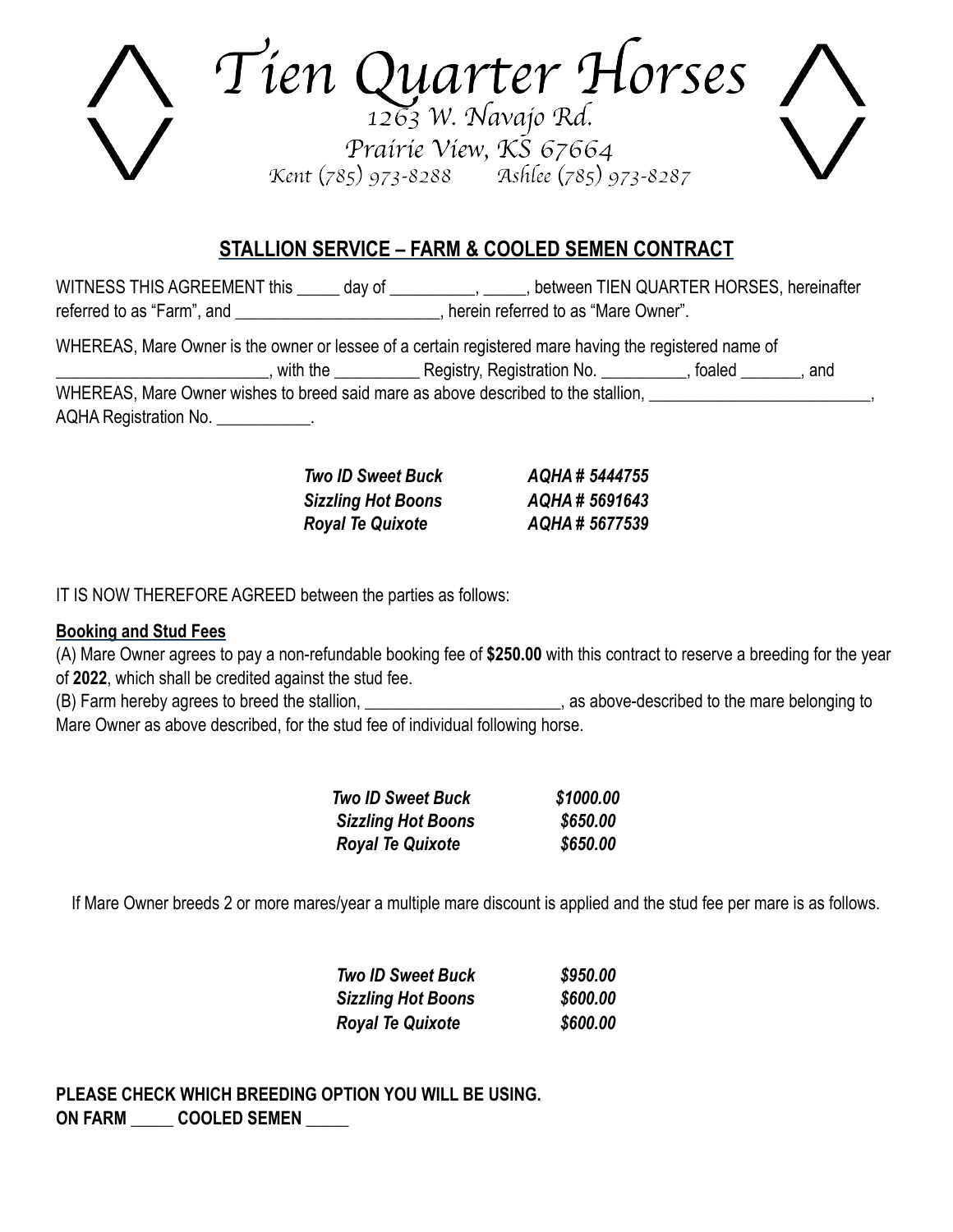# **ON THE FARM BREEDING**

#### **Mare Care and Board**

Mare Owner agrees to pay Farm, the sum of **\$8.00** per day for dry mares; **\$9.00** per day for wet mares. This amount will be charged per calendar day, or portion thereof, in which the mare is in the custody or control of Farm.

The full amount of the stud fee as set forth above and mare care, veterinary expenses, farrier expenses and other related charges shall become due and payable prior to delivery of the mare to Mare Owner.

### **STALLION SERVICE – FARM & COOLED SEMEN CONTRACT**

#### **The following fees must be paid a minimum of ten (10) days before any "Cooled Semen" will be shipped:**

1. (A) The balance of the Stud Fee for chosen stallion

| <b>Two ID Sweet Buck</b>  | \$750.00 |
|---------------------------|----------|
| <b>Sizzling Hot Boons</b> | \$400.00 |
| <b>Royal Te Quixote</b>   | \$400.00 |

(B) The Mare Owner will be billed **\$250.00** for the first shipment of cooled semen and **\$250.00** for each additional shipment if necessary. Farm will pay the shipping costs. Semen will be sent in an Equine Express II container and shipped Federal Express Priority Overnight. Weekend shipments are not available.

#### 2. **I understand that I must comply with the following:**

- (A) Consult Farm as to their days of collection.
- (B) Notify Farm 48 hours before a desired shipment.
- (C) Confirm your semen order before 9 a.m. CST on the day of the shipment.

 3. Farm is not responsible for the untimely delivery or condition of the "cooled shipped semen", as we have no control of the shipment after it leaves our premises.

 4. I understand that the burden of conception is placed almost entirely on me, the Mare Owner, and veterinarian or technician. I understand that the mare must be bred immediately, on the same day semen is received, and proper methods of handling must be used.

 5. Confirmation of pregnancy must be submitted to Farm when the mare is 45 days in foal. Farm will be held harmless if mare fails to settle for any reason.

6. **A Live Foal Guarantee** will only apply if the above conditions are met.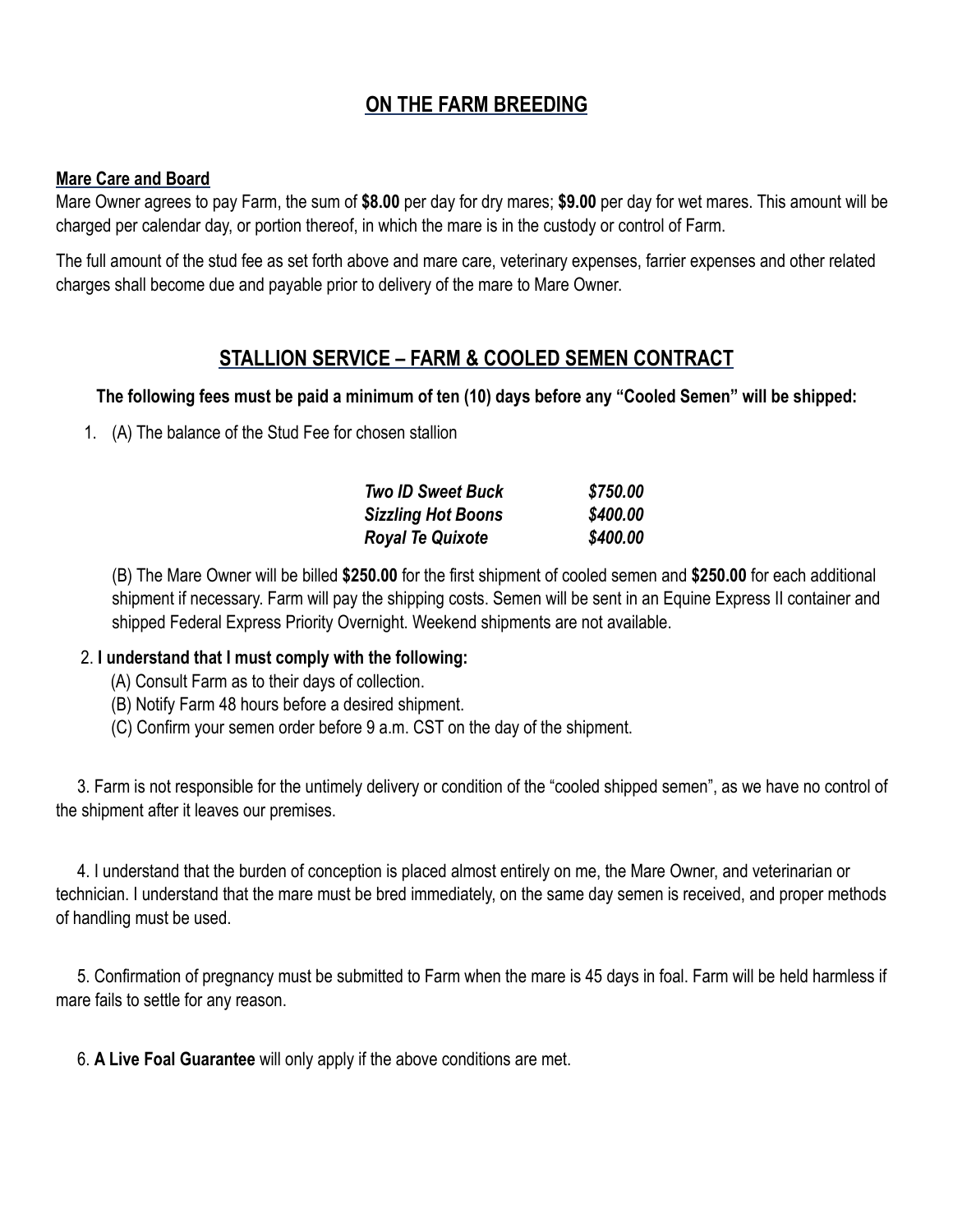# **General Conditions**

This contract is a "Live Foal" contract. "Live Foal" is herein defined as a newborn foal, which stands and nurses without assistance. It is the Mare Owners responsibility to administer rhinopneumonitis vaccinations at 5, 7 & 9 months of the mare's pregnancy. If the foal is born dead, or if the mare does not otherwise carry to term, there shall be a return privilege for the following breeding season only if the notification procedures as set forth below are followed.

None of the above-described fees shall be refundable except as described below. However, Farm guarantees a return breeding for the following breeding season for said mare or an approved substitute should a "Live Foal" not result from this mating. Should this mating not produce a live foal, it must be evidenced by a statement from a licensed veterinarian within one week from the date of death of the fetus, or in the alternative, a sworn statement from said veterinarian that the mare is no longer in foal and the date of fetus loss is unknown.

Should the above named stallion die or become unfit for service for any reason, then this contract shall become null and void and both parties are relieved of any further obligation hereunder, and any monies paid by Mare Owner toward the stud fee shall be refunded to the Mare Owner for any mare that is not settled or would qualify for rebreed privileges. If mare dies, or becomes unfit for breeding, the Mare Owner is entitled to return privileges with a suitable mare approved by Farm.

Mares shall be in healthy and sound breeding condition. Mare Owner will furnish Farm with a current negative Coggins Test and health record including proof of current vaccinations upon arrival at Farm. The Farm reserves the right to refuse to accept any mare which is not in proper condition, or which does not have all the records, tests and registration documents as required herein. Mare Owner authorizes Farm, to engage performance of such other veterinary services as Farm may deem necessary for the proper treatment, care and protection of the mare and/or foal at side. This is to be done at the Mare Owners expense and will be billed and payable as above described.

The Farm agrees to diligently try and settle the above named mare and shall have sole discretion of determining the best method of breeding such mare. If, however, the mare does not settle, the Farm shall be held harmless.

A breeder's certificate will be issued to Mare Owner after all expenses have been paid in full and upon notifications of the birth of the foal.

#### **Waiver of Liability**

It is understood that the breeding farm, its owners, employees and guests shall not be liable for any sickness, disease, injury, escape, disability or death of any horses on its premises. The above named Mare Owner, whose horse(s) is (are) under the care of Tien Quarter Horses will not be liable or responsible for any damage, injury or death to the breeding farms stallions, employees, veterinarians or other animals in the care of Tien Quarter Horses, whether or not caused by his horse.